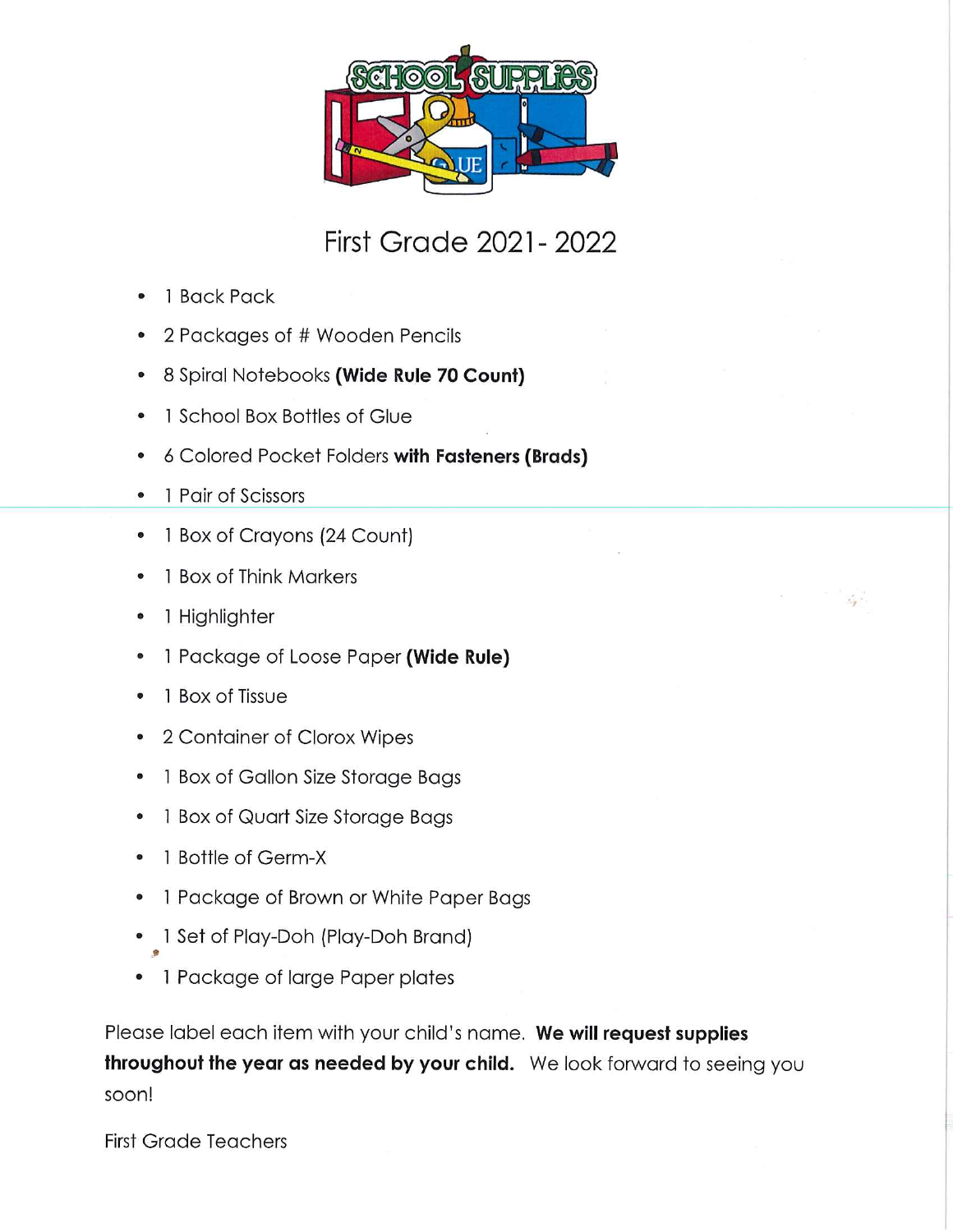

San Luis Elementary 2021-2022-2nd Grade Supply List

- 1-1 inch 3 Ring binder with clear front pocket
- 2- pockoges of #2 Ticonderogo Pencils
- 2- pairs of scissors
- 1- pockoge of markers (10 count)
- 2- packages of crayons (24 count)
- 6- Elmer's glue sticks
- 1- pockoge of notebook paper
- 6- spiral notebooks (70 sheets eoch/red, blue, yellow)
- 3- plastic folders with fosteners (red, blue, yellow)
- 2- thin yellow markers
- 1- package of Paper Mate Pink Pearl Erasers (3 per package)
- 1- package of plastic sheet protectors
- 1-wireless mouse
- 1-headphones or eorbuds
- 1- Lysol Disinfectant Spray (Please no substitutions)
- $\bullet$  2- bottle of Germ-X hand sanitizer
- 3-tissue boxes
- 3" large containers of Clorox Wipes
- 1- box of Ziploc gallon size bags
- 1- box of Ziploc quort size bags

\*PLEASE MAKE SURE THAT ALL SUPPLIES HAVE STUDENTS' NAMES ON THEM\* **THANK YOU!** 











**DURABLE** 

**TICONDEROG** 

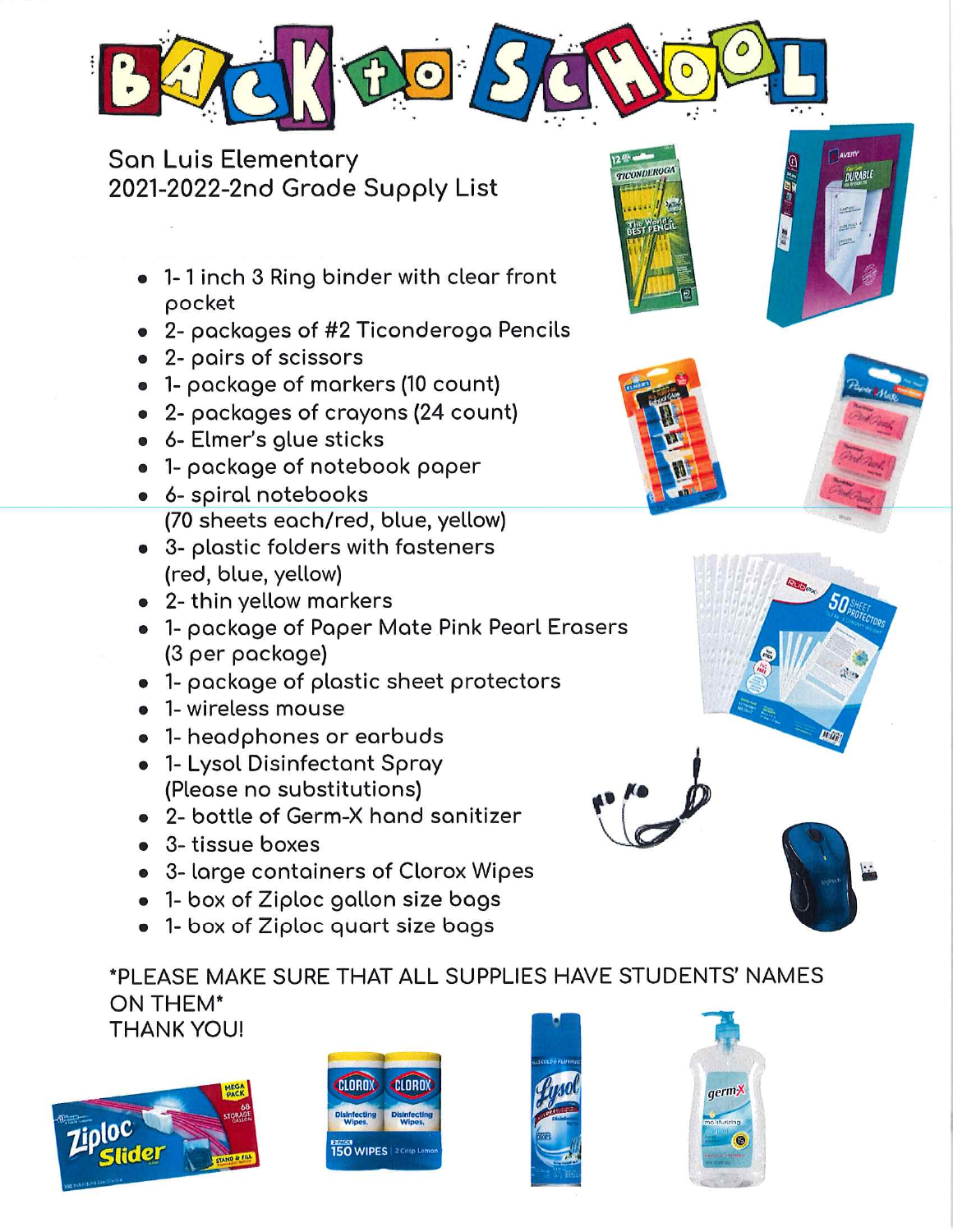## SAN LUIS ELEMENTARY 3RD Grade School Supply List

- 6 One Subject Spiral Notebooks
- 2-1 inch Binders
- 2 Packages of TICONDEROGA #2 pencils
- 1 Pack of Rectangle Erasers
- $\bullet$  2 Sharpeners with covers
- $\bullet$  1 Box of Crayons
- $\bullet$  1 Box of Markers
- $\bullet$  1 Pairs of Scissors
- $\bullet$  3 Glue Sticks
- 2 Bottle of Glue
- 1 Pack of highlighters (Any color)
- $\bullet$  1 Boxes of Tissues
- 1 Bottle of Hand Sanitizer
- 2 Containers of Disinfectant Wipes (Any Brand)
- $\bullet$  1 School Box
- $\bullet$  1 Package of Dividers
- 1-Package Loose leaf paper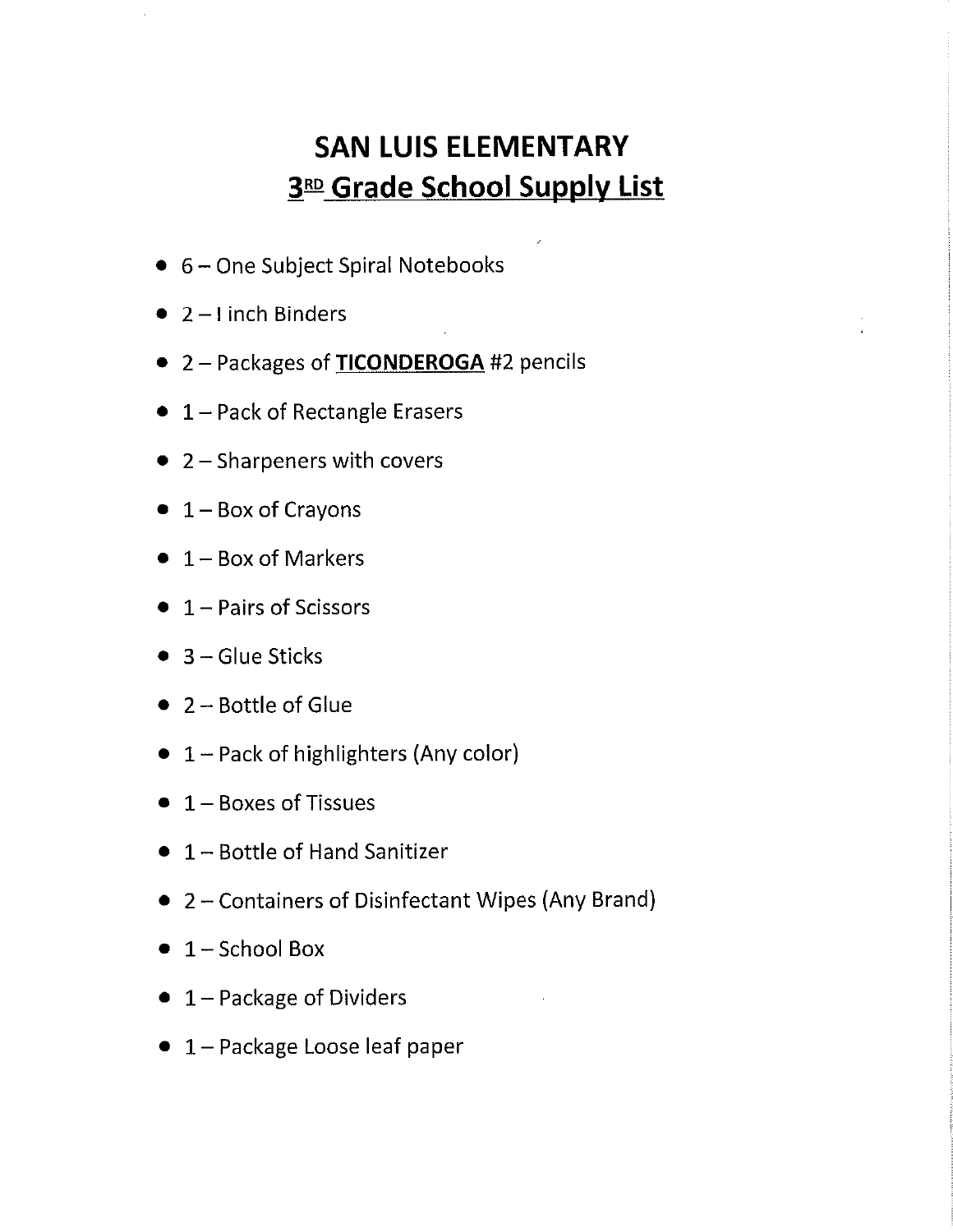## School Supply List 4th Grade 2021-2022 San Luis Elementary

q.

- 5 spiral notebooks
- 1 package of no. 2 pencils
- 1 box of crayons
- 1 package of markers
- 1 package of highlighters
- Glue
- Scissors
- Individual sharpener
- 1 package of wide ruled paper
- 3 folders with fasteners
- 1 Ruler
- 1 Protractor
- Headphones (from the dollar store)
- 2 cans of disinfectant spray
- 2 bottles of hand sanitizer
- 2 all purpose cleaners
- 2 containers of disinfectant wipes
- 2 boxes of Kleenex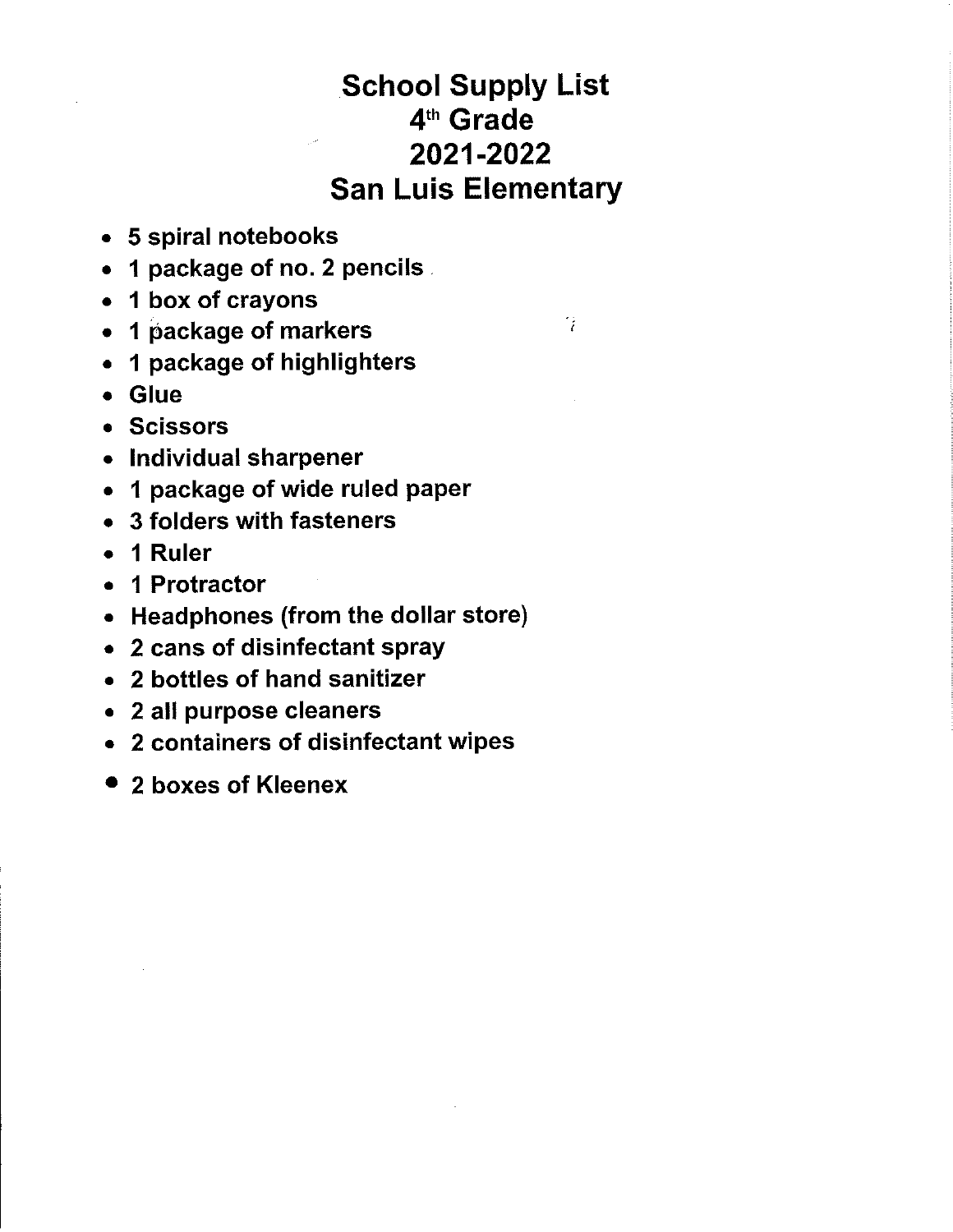

## 5th Grade Supply List

#### Reading & Language Arts:

2 spiral notebooks

1 headphones (dollar tree)

#### Math:

1 binder (any size available)

2 spiral notebooks

2 highlighters

1 pack of dry erase markers (Expo)

#### Science & S.S.:

5 spiral notebooks

2 highlighters

1 pack of dry erase markers (Expo)

#### Additional Supplies:

Box of colors, markers & pencil colors

Glue & scissors

2 blue or black pens

2 red pens

2 box Kleenex

2 disinfectant spray (Lysol)

2 bottles of germ-x 1 all purpose cleaner 2 clorox wipes